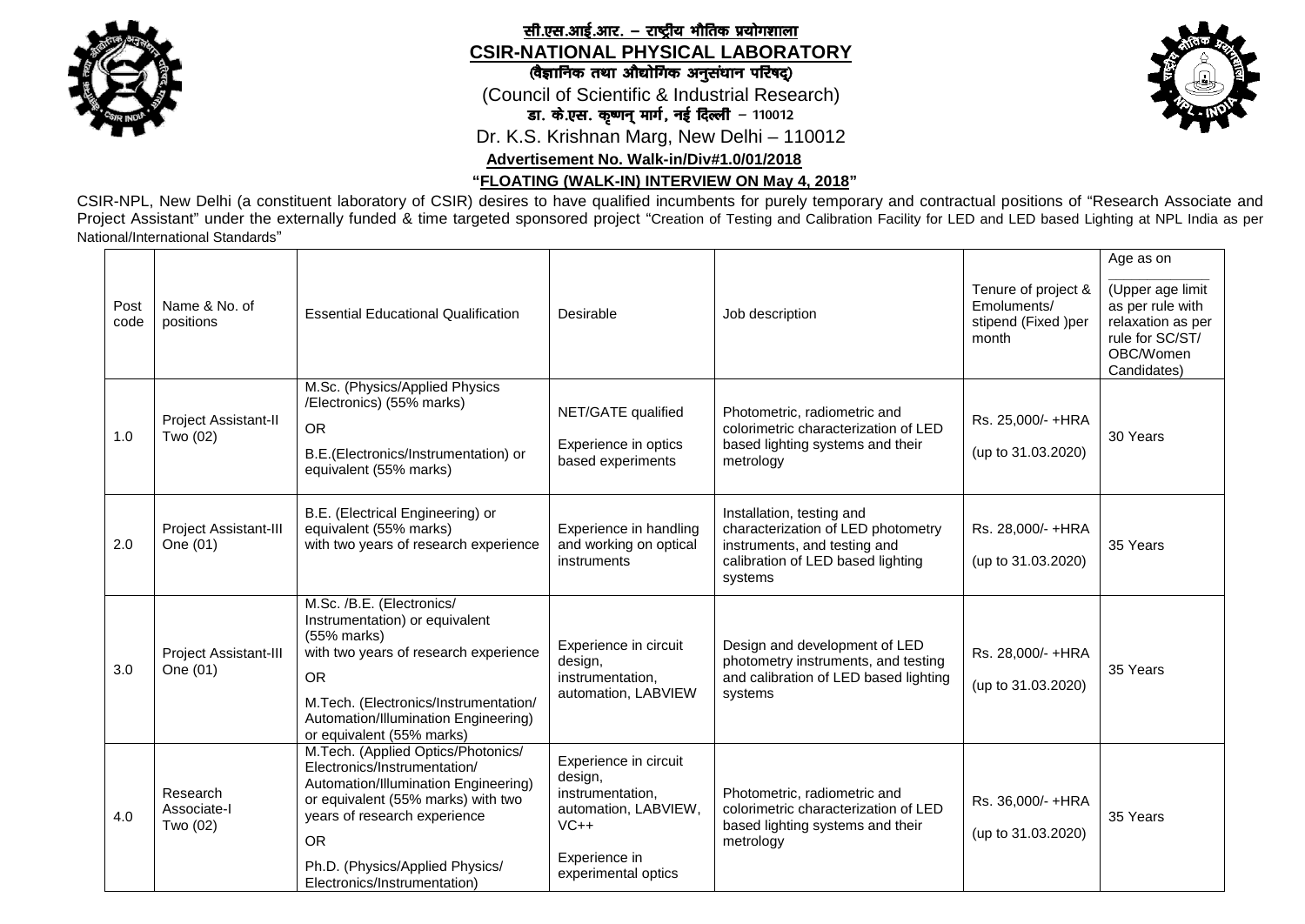## **Instructions:-**

- 1.0 Only those Candidates who have completed the essential qualification & result has been declared are eligible to apply. Result awaited/Final semester appeared or appearing/Ph.D submitted etc. are not eligible to apply. Experience if required in any post should only be post-qualification experience.
- 1.1 The total duration for which Project staff could be engaged will be five years. Where the duration of the Sponsored/Consultancy Project is less than 5 years, the services will be co-terminus with the duration of the project. There would be no automatic shifting of Project staff from one project to another. On completion of the tenure in one project, in case, one wants to apply for engagement in another project, he/she will have to go through the process of selection by submitting a fresh application under the new project. Appointment under the new project would be made only **after submission of `No Demand Certificate' and `No Dues certificate' in the previous project and submission of resignation from the previous project.** The maximum duration, for which Project staff could be engaged in different projects taken together, will be 5 years, i.e. the total period of five years of engagement of Project staff in different projects taken together should be counted only from **initial date of engagement in a project** onwards. The performance of the Project staff would be reviewed periodically so that any one not found up to the mark, could be replaced. As such, the offer of appointment will be given for short duration i.e. 6-months/1 year, which may be extended further based on the recommendations of the selection/competent authority.
- 2.1 Leave: Project staff will be entitled for one day leave for each completed month's service.
- 2.2 Reservation: As regards reservation, if all things are equal, SC/ST/OBC candidates may be given preference over General candidates so as to ensure their representation.
- 2.3 Other benefits: Project Staff will be provided dispensary facility if available. Project Staff engaged as temporary project manpower shall be covered under group medical insurance scheme offered by insurance companies and expenditure shall be debited from the project staff.
- 2.4 Registration for Ph.D.: The facility for Ph.D. registration shall be allowed to those Project Staff who have worked for a minimum period of two year and have at least cleared CSIR-UGC Lecturer ship (NET) or GATE examination or published 01 papers in international peer reviewed ISI indexed journals.
- 2.5 There would be no component of increment etc. for Project staff and the consolidated remuneration to be paid to Project staff may be called "Stipend".
- 3.0 Candidate may apply for maximum 02 (Two) posts. Separate application may be submitted for each post code if a candidate is desirous of applying in more than 01 (One) Post.
- 4.1. **Mode of Selection**: The candidates will be shortlisted for interview by a duly constituted Screening Committee. Only the short-listed candidates will be interviewed by Selection Committee.
- 4.2 **In case the final certificates reflect CGPA, GPA, etc in that case the candidate should convert the same in to equivalent percentage as per the approved formula of the university in the application and a copy of such conversion formula must be attached alongwith the application.**
- 4.3 **Relaxation of age for SC/ST/ OBC /PWD /Women: Age limit for Project staff shall be as advertised with five years relaxation for statutory groups and women.**

**Eligible candidates may appear together with downloaded application form duly filled-up, for "Floating (Walk-in) Interview" on\_04nd May, 2018 (candidate will not be entertained after 10.00 AM under any circumstance) at the reception of the main building of the laboratory, with complete application giving the full details inclusive of marks starting from secondary examination onwards along with latest passport size photograph, original and self attested copies of all certificates/testimonials. Candidates belonging to SC/ST/OBC/PWD should bring copies of certificates in the proper format issued by the appropriate authority as per the latest instructions issued on the subject.** 

**No TA will be paid to the candidates for appearing in the interview.** 

**Note**: **Candidate should go through the advertisement carefully for their suitability to the post.**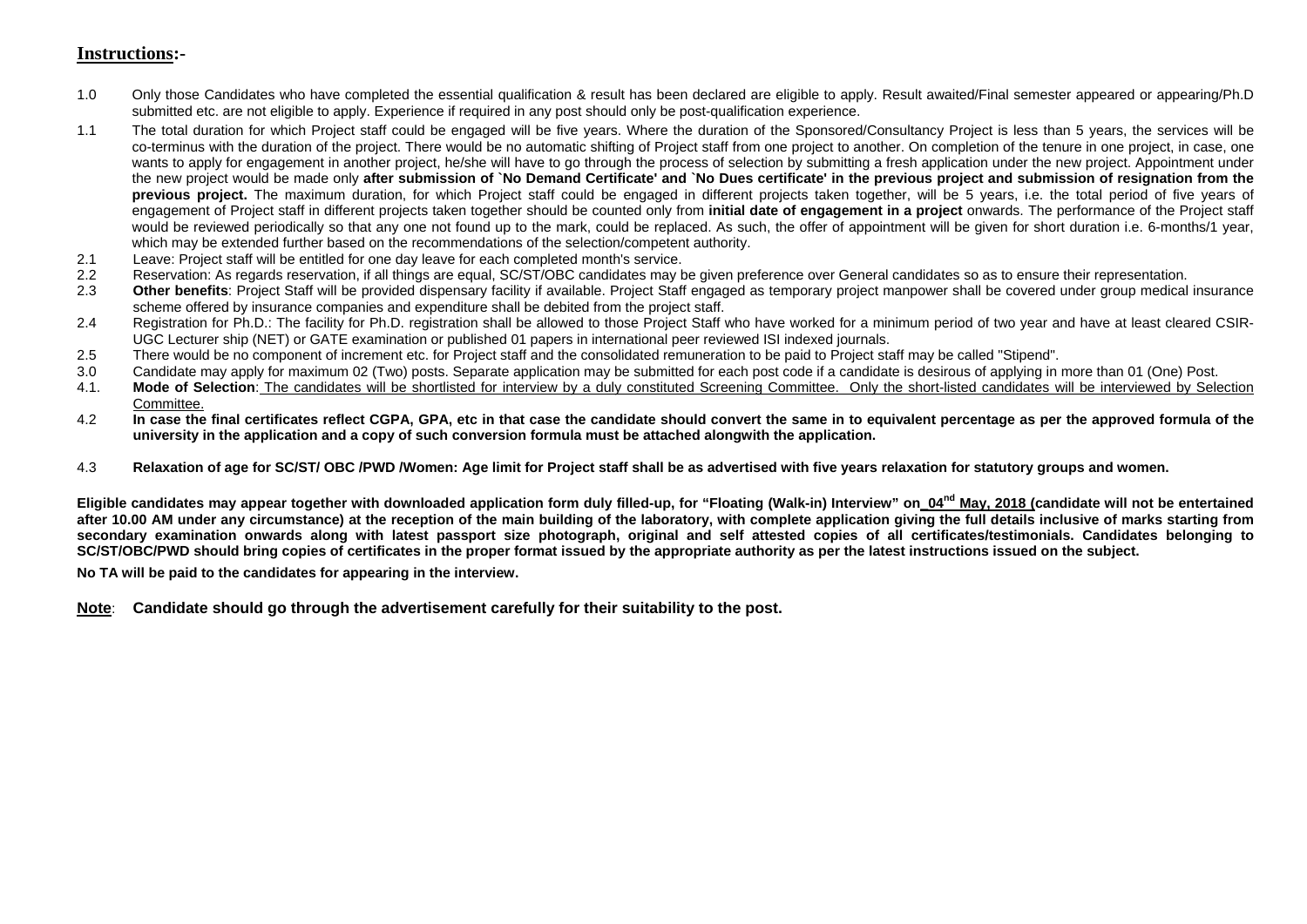

राष्ट्रीय भौतिक प्रयोगशाला<br>NATIONAL PHYSICAL LABORATORY<br>(टी.एवं.ओ.अनु.परिषद)<br>(Council of Scientific & Industrial Research)<br>द्धाके.एस.कृष्णन् मार्ग, नई दिल्ली 110012<br>Dr. K.S. Krishnan Marg, New Delhi – 110012



अपना स्वहस्ताक्षरित नवीनतम फोटो चिपकायें । Paste your self attested recent

photograph

| परियोजना का नाम                                                                                                                    |                                                                                               |                                                                                                                                                                              |                                                                                                               |          |  |  |  |
|------------------------------------------------------------------------------------------------------------------------------------|-----------------------------------------------------------------------------------------------|------------------------------------------------------------------------------------------------------------------------------------------------------------------------------|---------------------------------------------------------------------------------------------------------------|----------|--|--|--|
|                                                                                                                                    |                                                                                               |                                                                                                                                                                              |                                                                                                               |          |  |  |  |
| Name of the Post                                                                                                                   |                                                                                               |                                                                                                                                                                              |                                                                                                               |          |  |  |  |
| अभ्यार्थी का नाम<br>Name of candidate                                                                                              |                                                                                               |                                                                                                                                                                              |                                                                                                               |          |  |  |  |
| पिता/पति का नाम<br>Father's/Husband's Name                                                                                         |                                                                                               |                                                                                                                                                                              |                                                                                                               |          |  |  |  |
| जन्म तिथि<br>Date of Birth                                                                                                         |                                                                                               |                                                                                                                                                                              |                                                                                                               |          |  |  |  |
| साक्षात्कार की तिथि को आयु<br>Age as on date of<br>interview                                                                       | (<br>वर्ष Years                                                                               |                                                                                                                                                                              |                                                                                                               | दिन Days |  |  |  |
| पत्राचार का पता<br>Correspondence address                                                                                          |                                                                                               |                                                                                                                                                                              |                                                                                                               |          |  |  |  |
| स्थायी पता<br>Permanent address                                                                                                    |                                                                                               |                                                                                                                                                                              |                                                                                                               |          |  |  |  |
| ई-मेल                                                                                                                              |                                                                                               |                                                                                                                                                                              |                                                                                                               |          |  |  |  |
| टेलीफोन/मोबाईल नं0<br>Telephone /Mobile number                                                                                     |                                                                                               |                                                                                                                                                                              |                                                                                                               |          |  |  |  |
| श्रेणी                                                                                                                             |                                                                                               |                                                                                                                                                                              | ١                                                                                                             |          |  |  |  |
| Category                                                                                                                           |                                                                                               |                                                                                                                                                                              |                                                                                                               |          |  |  |  |
|                                                                                                                                    |                                                                                               |                                                                                                                                                                              |                                                                                                               |          |  |  |  |
| Reserved, Yes/No (<br>1                                                                                                            |                                                                                               |                                                                                                                                                                              |                                                                                                               |          |  |  |  |
|                                                                                                                                    |                                                                                               |                                                                                                                                                                              |                                                                                                               |          |  |  |  |
|                                                                                                                                    |                                                                                               |                                                                                                                                                                              |                                                                                                               |          |  |  |  |
| (If reserved, page no. of enclosed certificate )                                                                                   |                                                                                               |                                                                                                                                                                              |                                                                                                               |          |  |  |  |
| यदि सी.एस.आई.आर-एन.पी.एल/<br>सी.एस.आई.आर. और इसकी<br>प्रयोगधाला/संस्थान में आपका कोई<br>संबंधी कार्यरत है तो उसका ब्यौरा<br>र्दे । | यदि हाँ<br>If. Yes                                                                            |                                                                                                                                                                              |                                                                                                               |          |  |  |  |
| relative working in CSIR-<br>NPL/CSIR or its Lab./Instt.                                                                           |                                                                                               |                                                                                                                                                                              |                                                                                                               |          |  |  |  |
| নৰী<br>ਲੀ<br><b>YES</b><br><b>NO</b>                                                                                               |                                                                                               |                                                                                                                                                                              |                                                                                                               |          |  |  |  |
|                                                                                                                                    | Name of the Project<br>पद का नाम<br>E-mail<br>आरक्षित है, हॉ / नही (<br>Do you have any blood | सामान्य General<br>अनुसूचित जाति Schedule Caste<br>अनुसूचित जनजाति Schedule Tribe<br>अन्य Others<br>(यदि आरक्षित है तो दस्तावेजों के संलग्न की पृष्ठ संख्या )<br>Designation | माह Months<br>अन्य पिछड़ा वर्ग Other Backward Class<br>Name Relation<br>Name and address of the Institute/Lab |          |  |  |  |